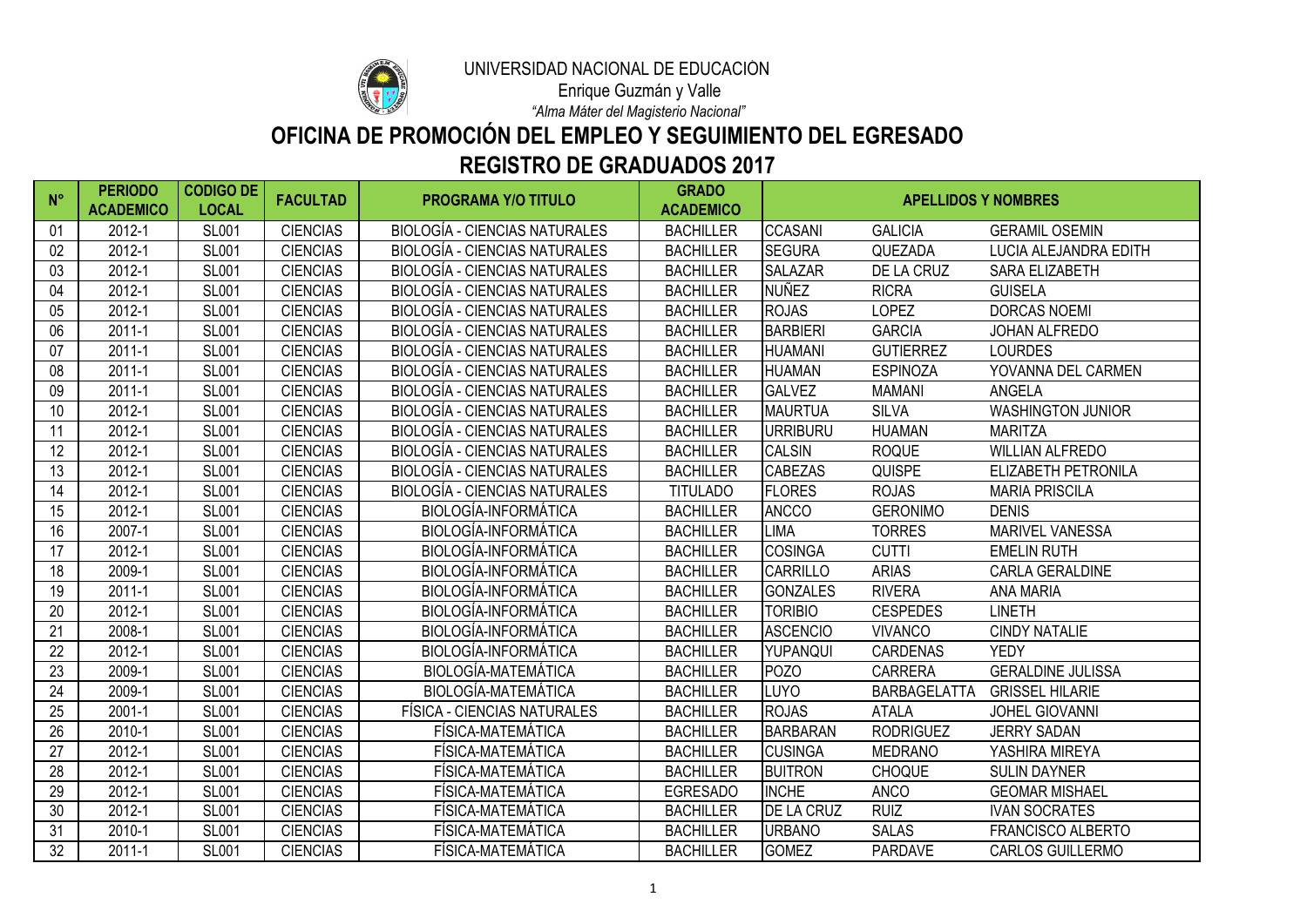

# **REGISTRO DE GRADUADOS 2017 OFICINA DE PROMOCIÓN DEL EMPLEO Y SEGUIMIENTO DEL EGRESADO**

*"Alma Máter del Magisterio Nacional"*

| $N^{\circ}$ | <b>PERIODO</b><br><b>ACADEMICO</b> | <b>CODIGO DE</b><br><b>LOCAL</b> | <b>FACULTAD</b> | <b>PROGRAMA Y/O TITULO</b> | <b>GRADO</b><br><b>ACADEMICO</b> | <b>APELLIDOS Y NOMBRES</b> |                   |                            |
|-------------|------------------------------------|----------------------------------|-----------------|----------------------------|----------------------------------|----------------------------|-------------------|----------------------------|
| 33          | 2012-1                             | <b>SL001</b>                     | <b>CIENCIAS</b> | FÍSICA-MATEMÁTICA          | <b>BACHILLER</b>                 | <b>PARIGUANA</b>           | <b>CONDORI</b>    | <b>MIRIAN VANESA</b>       |
| 34          | 2007-1                             | <b>SL001</b>                     | <b>CIENCIAS</b> | FÍSICA-MATEMÁTICA          | <b>BACHILLER</b>                 | <b>SALGUEDO</b>            | <b>CISNEROS</b>   | <b>JOSE MANUEL</b>         |
| 35          | 2004-1                             | <b>SL001</b>                     | <b>CIENCIAS</b> | FÍSICA-MATEMÁTICA          | <b>BACHILLER</b>                 | <b>ESPINOZA</b>            | <b>ELGUERA</b>    | <b>WILLIAM DANY</b>        |
| 36          | 2012-1                             | <b>SL001</b>                     | <b>CIENCIAS</b> | FÍSICA-MATEMÁTICA          | <b>TITULADO</b>                  | <b>ANDRADE</b>             | <b>TORRES</b>     | <b>CARMEN PATRICIA</b>     |
| 37          | 2012-1                             | <b>SL001</b>                     | <b>CIENCIAS</b> | FÍSICA-MATEMÁTICA          | <b>BACHILLER</b>                 | <b>TAYPE</b>               | DE LA CRUZ        | <b>ELIZABETH</b>           |
| 38          | 2012-1                             | <b>SL001</b>                     | <b>CIENCIAS</b> | FÍSICA-MATEMÁTICA          | <b>TITULADO</b>                  | <b>SUPO</b>                | <b>ORIHUELA</b>   | RAUL ALFREDO               |
| 39          | 2007-1                             | <b>SL001</b>                     | <b>CIENCIAS</b> | FÍSICA-MATEMÁTICA          | <b>BACHILLER</b>                 | <b>AGUILAR</b>             | <b>CONTRERAS</b>  | <b>BETO WILFREDO</b>       |
| 40          | 2012-1                             | <b>SL001</b>                     | <b>CIENCIAS</b> | <b>INFORMÁTICA</b>         | <b>BACHILLER</b>                 | <b>BORDA</b>               | <b>PILLPE</b>     | <b>DIAMELA</b>             |
| 41          | 2012-1                             | <b>SL001</b>                     | <b>CIENCIAS</b> | <b>INFORMÁTICA</b>         | <b>TITULADO</b>                  | <b>HERNANDEZ</b>           | <b>FLORES</b>     | ROSITA ADILIA              |
| 42          | 2012-1                             | <b>SL001</b>                     | <b>CIENCIAS</b> | <b>INFORMÁTICA</b>         | <b>BACHILLER</b>                 | <b>CONDORI</b>             | <b>PEREZ</b>      | <b>JHONY</b>               |
| 43          | 2012-1                             | <b>SL001</b>                     | <b>CIENCIAS</b> | <b>INFORMÁTICA</b>         | <b>BACHILLER</b>                 | <b>TINOCO</b>              | <b>MEZA</b>       | <b>CINTYA YANNINA</b>      |
| 44          | 2012-1                             | <b>SL001</b>                     | <b>CIENCIAS</b> | <b>INFORMÁTICA</b>         | <b>BACHILLER</b>                 | <b>VERA</b>                | <b>PALOMINO</b>   | <b>RAUL ANTONIO</b>        |
| 45          | 2012-1                             | <b>SL001</b>                     | <b>CIENCIAS</b> | <b>INFORMÁTICA</b>         | <b>BACHILLER</b>                 | <b>VIVAS</b>               | <b>JIMENEZ</b>    | YOSIP DAVID                |
| 46          | 2012-1                             | <b>SL001</b>                     | <b>CIENCIAS</b> | <b>INFORMÁTICA</b>         | <b>BACHILLER</b>                 | <b>CASTILLO</b>            | <b>MAMANI</b>     | <b>KATIA ARABELLA</b>      |
| 47          | 2012-1                             | <b>SL001</b>                     | <b>CIENCIAS</b> | INFORMÁTICA                | <b>BACHILLER</b>                 | <b>CHACCHI</b>             | <b>GARCIA</b>     | <b>RUTH THALIA</b>         |
| 48          | 2012-1                             | <b>SL001</b>                     | <b>CIENCIAS</b> | <b>INFORMÁTICA</b>         | <b>BACHILLER</b>                 | <b>SOLANO</b>              | <b>GALLEGOS</b>   | ROSA KATHIUSKA ALEJANDRA   |
| 49          | 2012-1                             | <b>SL001</b>                     | <b>CIENCIAS</b> | INFORMÁTICA                | <b>BACHILLER</b>                 | <b>MARTINEZ</b>            | <b>TRUJILLO</b>   | <b>RAQUEL ESTHER</b>       |
| 50          | 2012-1                             | <b>SL001</b>                     | <b>CIENCIAS</b> | INFORMÁTICA                | <b>BACHILLER</b>                 | <b>MESIA</b>               | <b>LAURA</b>      | PEDRO PABLO                |
| 51          | 2012-1                             | <b>SL001</b>                     | <b>CIENCIAS</b> | INFORMÁTICA                | <b>TITULADO</b>                  | <b>MARIN</b>               | <b>VALDIVIA</b>   | <b>MARIA NELIDA</b>        |
| 52          | 2012-1                             | <b>SL001</b>                     | <b>CIENCIAS</b> | <b>INFORMÁTICA</b>         | <b>BACHILLER</b>                 | <b>SANCHEZ</b>             | <b>VALENTINE</b>  | <b>OMAR JUNIOR</b>         |
| 53          | 2008-1                             | <b>SL001</b>                     | <b>CIENCIAS</b> | INFORMÁTICA                | <b>EGRESADO</b>                  | <b>ESPIRITU</b>            | <b>MONTALVO</b>   | ROWINA VERENISSA           |
| 54          | $2011 - 1$                         | <b>SL001</b>                     | <b>CIENCIAS</b> | INFORMÁTICA                | <b>BACHILLER</b>                 | <b>CEREZO</b>              | AÑAMURO           | <b>CARLOS ROSENDO</b>      |
| 55          | $2011 - 1$                         | <b>SL001</b>                     | <b>CIENCIAS</b> | INFORMÁTICA                | <b>BACHILLER</b>                 | <b>TIPULA</b>              | <b>MULLISACA</b>  | <b>JOSE ELIAS</b>          |
| 56          | $2011 - 1$                         | <b>SL001</b>                     | <b>CIENCIAS</b> | <b>INFORMÁTICA</b>         | <b>BACHILLER</b>                 | <b>HINOSTROZA</b>          | <b>TAMBINI</b>    | <b>YULMER</b>              |
| 57          | 2012-1                             | <b>SL001</b>                     | <b>CIENCIAS</b> | <b>INFORMÁTICA</b>         | <b>BACHILLER</b>                 | <b>CHOQUECOTA</b>          | <b>HERNANI</b>    | <b>GIOVANI JORDY</b>       |
| 58          | 2012-1                             | <b>SL001</b>                     | <b>CIENCIAS</b> | <b>INFORMÁTICA</b>         | <b>BACHILLER</b>                 | <b>CORDOVA</b>             | <b>QUISPE</b>     | <b>JUNIOR ALEXIS</b>       |
| 59          | 2006-1                             | <b>SL001</b>                     | <b>CIENCIAS</b> | <b>MATEMÁTICA</b>          | <b>BACHILLER</b>                 | <b>AMARILLO</b>            | <b>HINOSTROZA</b> | <b>MIRIAM LIZET</b>        |
| 60          | 2007-1                             | <b>SL001</b>                     | <b>CIENCIAS</b> | <b>MATEMÁTICA</b>          | <b>BACHILLER</b>                 | <b>CCANCCE</b>             | <b>LAPA</b>       | <b>WILDER</b>              |
| 61          | $2011 - 1$                         | <b>SL001</b>                     | <b>CIENCIAS</b> | <b>MATEMÁTICA</b>          | <b>BACHILLER</b>                 | <b>RUPAY</b>               | <b>TICLLA</b>     | <b>LUIS</b>                |
| 62          | 2009-1                             | <b>SL001</b>                     | <b>CIENCIAS</b> | <b>MATEMÁTICA</b>          | <b>BACHILLER</b>                 | <b>FLORES</b>              | <b>AVALOS</b>     | <b>LESLIE NORMA INGRID</b> |
| 63          | 2012-1                             | <b>SL001</b>                     | <b>CIENCIAS</b> | <b>MATEMÁTICA</b>          | <b>BACHILLER</b>                 | <b>APAZA</b>               | CARI              | <b>HUBERTH DENIS</b>       |
| 64          | 2012-1                             | <b>SL001</b>                     | <b>CIENCIAS</b> | <b>MATEMÁTICA</b>          | <b>BACHILLER</b>                 | <b>CORTEZ</b>              | <b>ABANTO</b>     | <b>ELDER RUBEN</b>         |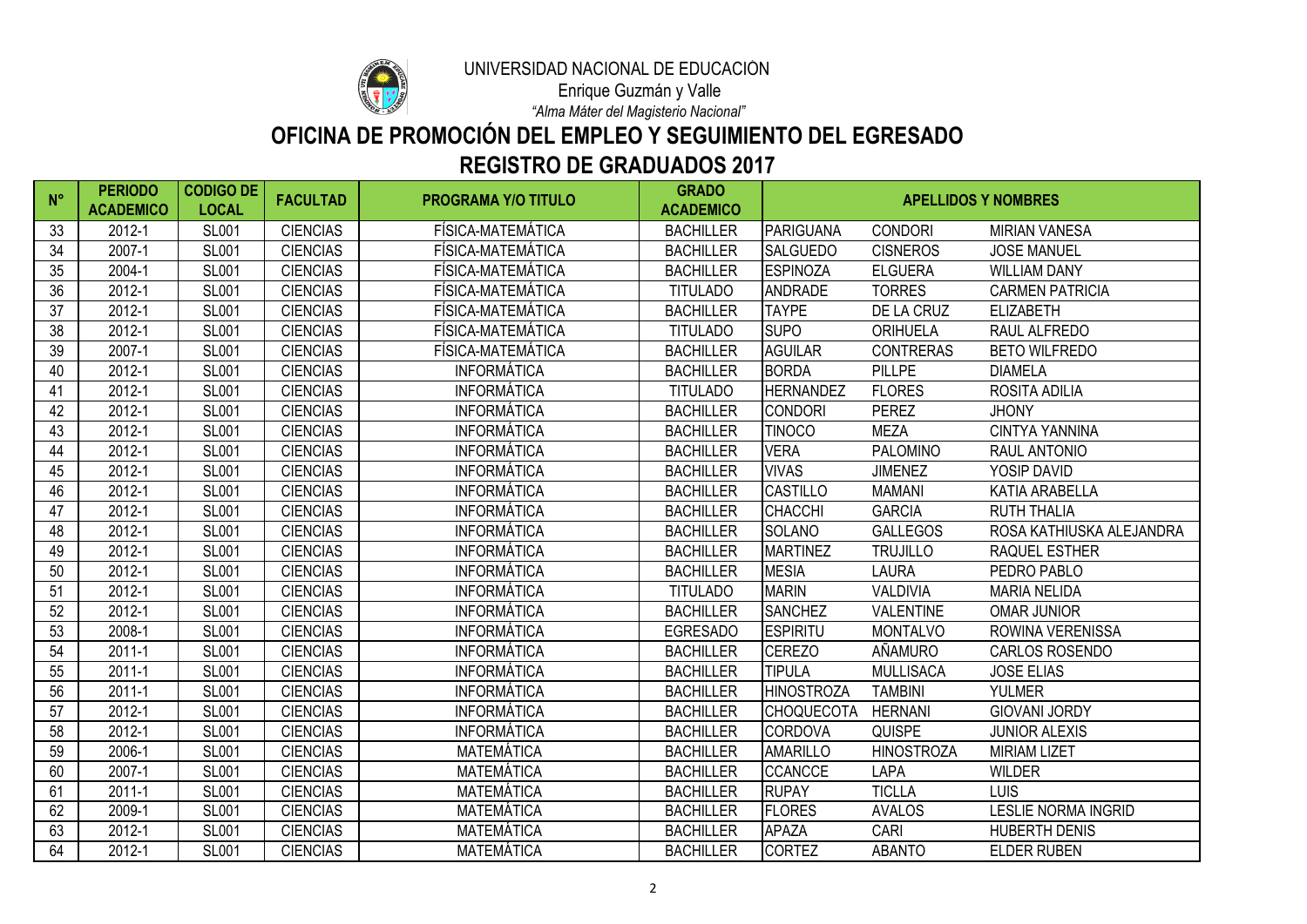

# **REGISTRO DE GRADUADOS 2017 OFICINA DE PROMOCIÓN DEL EMPLEO Y SEGUIMIENTO DEL EGRESADO**

*"Alma Máter del Magisterio Nacional"*

| $N^{\circ}$ | <b>PERIODO</b><br><b>ACADEMICO</b> | <b>CODIGO DE</b><br><b>LOCAL</b> | <b>FACULTAD</b> | <b>PROGRAMA Y/O TITULO</b>          | <b>GRADO</b><br><b>ACADEMICO</b> | <b>APELLIDOS Y NOMBRES</b> |                   |                           |
|-------------|------------------------------------|----------------------------------|-----------------|-------------------------------------|----------------------------------|----------------------------|-------------------|---------------------------|
| 65          | 2011-1                             | <b>SL001</b>                     | <b>CIENCIAS</b> | <b>MATEMÁTICA</b>                   | <b>BACHILLER</b>                 | <b>CERON</b>               | <b>VENTURA</b>    | <b>AYRTON MAX</b>         |
| 66          | 2011-1                             | <b>SL001</b>                     | <b>CIENCIAS</b> | <b>MATEMÁTICA</b>                   | <b>BACHILLER</b>                 | <b>QUISPE</b>              | <b>RUEDA</b>      | <b>ALEX RAUL</b>          |
| 67          | 2012-1                             | <b>SL001</b>                     | <b>CIENCIAS</b> | <b>MATEMÁTICA</b>                   | <b>BACHILLER</b>                 | <b>CHAVEZ</b>              | <b>MARCELO</b>    | <b>ANDERSON DANNY</b>     |
| 68          | 2012-1                             | <b>SL001</b>                     | <b>CIENCIAS</b> | <b>MATEMÁTICA</b>                   | <b>BACHILLER</b>                 | <b>CASTELLANOS</b>         | <b>CARDENAS</b>   | <b>WALDIR EDGAR</b>       |
| 69          | 2012-1                             | <b>SL001</b>                     | <b>CIENCIAS</b> | <b>MATEMÁTICA</b>                   | <b>BACHILLER</b>                 | <b>SANTILLAN</b>           | <b>JAPA</b>       | <b>ANGEL JAVIER</b>       |
| 70          | 2012-1                             | <b>SL001</b>                     | <b>CIENCIAS</b> | <b>MATEMÁTICA</b>                   | <b>BACHILLER</b>                 | <b>DEL CASTILLO</b>        | <b>GUTIERREZ</b>  | <b>MARIA ELENA</b>        |
| 71          | 2012-1                             | <b>SL001</b>                     | <b>CIENCIAS</b> | <b>MATEMÁTICA</b>                   | <b>BACHILLER</b>                 | <b>ARTEAGA</b>             | <b>SEDANO</b>     | <b>JOSE CARLOS</b>        |
| 72          | 2003-1                             | <b>SL001</b>                     | <b>CIENCIAS</b> | <b>MATEMÁTICA E INFORMÁTICA</b>     | <b>BACHILLER</b>                 | <b>SIMEON</b>              | <b>ZEVALLOS</b>   | <b>KARINA MILAGROS</b>    |
| 73          | 2012-1                             | <b>SL001</b>                     | <b>CIENCIAS</b> | <b>MATEMÁTICA E INFORMÁTICA</b>     | <b>TITULADO</b>                  | <b>ROJAS</b>               | <b>VILCA</b>      | <b>ESTHEFANY YAMELY</b>   |
| 74          | 2012-1                             | <b>SL001</b>                     | <b>CIENCIAS</b> | <b>MATEMÁTICA E INFORMÁTICA</b>     | <b>TITULADO</b>                  | <b>ARROYO</b>              | <b>PARDO</b>      | <b>MARIBEL</b>            |
| 75          | 2012-1                             | <b>SL001</b>                     | <b>CIENCIAS</b> | <b>MATEMÁTICA E INFORMÁTICA</b>     | <b>BACHILLER</b>                 | <b>MURILLO</b>             | <b>ARROYO</b>     | <b>DANTHE WILBERTO</b>    |
| 76          | 2012-1                             | <b>SL001</b>                     | <b>CIENCIAS</b> | <b>MATEMÁTICA E INFORMÁTICA</b>     | <b>BACHILLER</b>                 | <b>QUICHUA</b>             | <b>LARA</b>       | <b>IVAN</b>               |
| 77          | 2012-1                             | <b>SL001</b>                     | <b>CIENCIAS</b> | <b>MATEMÁTICA E INFORMÁTICA</b>     | <b>TITULADO</b>                  | <b>PINEDA</b>              | <b>TELLO</b>      | <b>ROSA MILAGROS</b>      |
| 78          | 2012-1                             | <b>SL001</b>                     | <b>CIENCIAS</b> | <b>MATEMÁTICA E INFORMÁTICA</b>     | <b>BACHILLER</b>                 | <b>VELASQUE</b>            | <b>PICHIHUA</b>   | <b>MILAGROS NOEMI</b>     |
| 79          | 2012-1                             | <b>SL001</b>                     | <b>CIENCIAS</b> | MATEMÁTICA E INFORMÁTICA            | <b>BACHILLER</b>                 | <b>TULLUME</b>             | <b>ZARPAN</b>     | <b>JONATHAN ALEXANDER</b> |
| 80          | 2012-1                             | <b>SL001</b>                     | <b>CIENCIAS</b> | <b>MATEMÁTICA E INFORMÁTICA</b>     | <b>TITULADO</b>                  | <b>ESPINOZA</b>            | <b>RIMARI</b>     | <b>LILA NATY</b>          |
| 81          | 2012-1                             | <b>SL001</b>                     | <b>CIENCIAS</b> | <b>MATEMÁTICA E INFORMÁTICA</b>     | <b>BACHILLER</b>                 | <b>DOMINGUEZ</b>           | <b>HINOSTROZA</b> | <b>BRIGGITH DAHANA</b>    |
| 82          | 2012-1                             | <b>SL001</b>                     | <b>CIENCIAS</b> | MATEMÁTICA E INFORMÁTICA            | <b>BACHILLER</b>                 | <b>SANCHEZ</b>             | <b>ARONE</b>      | <b>WILDERT EMERSON</b>    |
| 83          | 2007-1                             | <b>SL001</b>                     | <b>CIENCIAS</b> | <b>MATEMÁTICA E INFORMÁTICA</b>     | <b>BACHILLER</b>                 | <b>INGA</b>                | <b>CAHUANA</b>    | <b>ERIKA LEONIDA</b>      |
| 84          | 2012-1                             | <b>SL001</b>                     | <b>CIENCIAS</b> | <b>MATEMÁTICA E INFORMÁTICA</b>     | <b>TITULADO</b>                  | <b>SALAZAR</b>             | <b>GUILLEN</b>    | YASMIN DADNE              |
| 85          | 2012-1                             | <b>SL001</b>                     | <b>CIENCIAS</b> | <b>MATEMÁTICA E INFORMÁTICA</b>     | <b>BACHILLER</b>                 | LOPEZ                      | <b>MORAN</b>      | <b>MAICO</b>              |
| 86          | 2012-1                             | <b>SL001</b>                     | <b>CIENCIAS</b> | <b>MATEMÁTICA E INFORMÁTICA</b>     | <b>BACHILLER</b>                 | <b>DE LA CRUZ</b>          | <b>BARBOZA</b>    | <b>LISDNEY</b>            |
| 87          | 2012-1                             | <b>SL001</b>                     | <b>CIENCIAS</b> | MATEMÁTICA E INFORMÁTICA            | <b>BACHILLER</b>                 | <b>CARRASCO</b>            | <b>CHAVEZ</b>     | <b>MOISES DAVID</b>       |
| 88          | $2011 - 1$                         | <b>SL001</b>                     | <b>CIENCIAS</b> | MATEMÁTICA E INFORMÁTICA            | <b>TITULADO</b>                  | <b>JARA</b>                | <b>LAZARO</b>     | <b>VICTOR MARTIN</b>      |
| 89          | 2011-1                             | <b>SL001</b>                     | <b>CIENCIAS</b> | <b>MATEMÁTICA E INFORMÁTICA</b>     | <b>BACHILLER</b>                 | <b>HOROSTEGUI</b>          | <b>LOPEZ</b>      | <b>FRANK</b>              |
| 90          | 2011-1                             | <b>SL001</b>                     | <b>CIENCIAS</b> | <b>MATEMÁTICA E INFORMÁTICA</b>     | <b>BACHILLER</b>                 | <b>QUISPE</b>              | <b>YLLA</b>       | <b>MONICA</b>             |
| 91          | 2010-1                             | <b>SL001</b>                     | <b>CIENCIAS</b> | <b>MATEMÁTICA E INFORMÁTICA</b>     | <b>BACHILLER</b>                 | <b>MILLAN</b>              | <b>HUAMAN</b>     | <b>JUAN CARLOS</b>        |
| 92          | 2010-1                             | <b>SL001</b>                     | <b>CIENCIAS</b> | <b>MATEMÁTICA E INFORMÁTICA</b>     | <b>TITULADO</b>                  | <b>DAMIAN</b>              | <b>CHUMACERO</b>  | <b>ANGEL ISAI</b>         |
| 93          | 2010-1                             | <b>SL001</b>                     | <b>CIENCIAS</b> | <b>MATEMÁTICA E INFORMÁTICA</b>     | <b>EGRESADO</b>                  | <b>QUISPE</b>              | <b>VILLARROEL</b> | <b>SANDRA BEATRIZ</b>     |
| 94          | 2012-1                             | <b>SL001</b>                     | <b>CIENCIAS</b> | MATEMÁTICA E INFORMÁTICA            | <b>BACHILLER</b>                 | <b>GARCIA</b>              | <b>CHAUCA</b>     | <b>ALEXANDRA ROSMERY</b>  |
| 95          | 1987-1                             | <b>SL001</b>                     | <b>CIENCIAS</b> | MATEMÁTICA-FÍSICA                   | <b>BACHILLER</b>                 | <b>AMORETTI</b>            | <b>MALPARTIDA</b> | <b>ELADIO ENRIQUE</b>     |
| 96          | 2012-1                             | <b>SL001</b>                     | <b>CIENCIAS</b> | <b>QUÍMICA - CIENCIAS NATURALES</b> | <b>BACHILLER</b>                 | <b>GAMARRA</b>             | ORDOÑEZ           | <b>DENIS SERGIO</b>       |